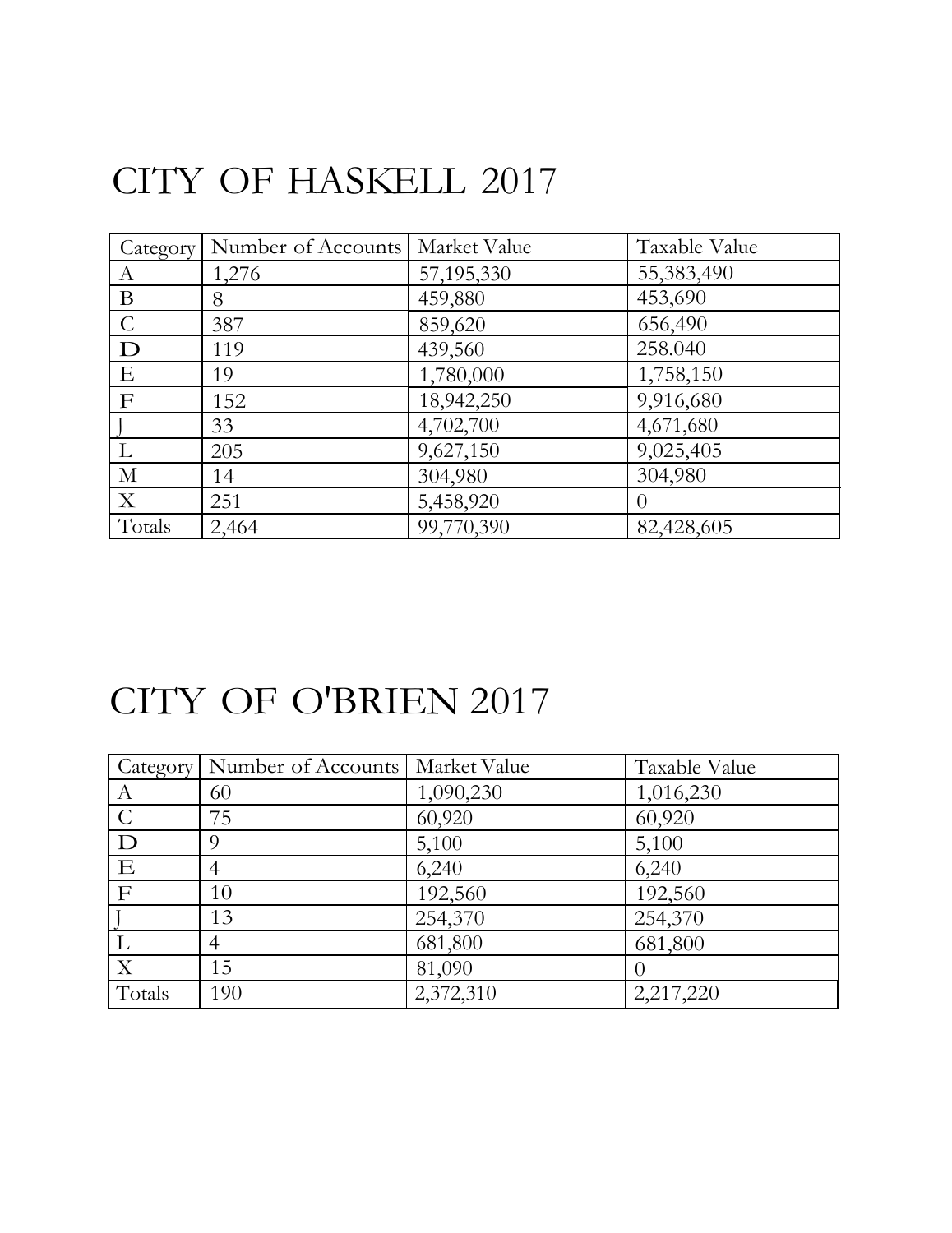## CITY OF ROCHESTER 2017

| Category                  | Number of Accounts | Market Value | Taxable Value |
|---------------------------|--------------------|--------------|---------------|
| A                         | 170                | 3,059,130    | 3,012,230     |
| $\mathcal{C}$             | 97                 | 274,270      | 274,270       |
| D                         | $\overline{4}$     | 1,280        | 1.280         |
| E                         | 6                  | 21,330       | 21,330        |
| $\mathbf{F}$              | 21                 | 469,300      | 463,410       |
|                           | 16                 | 592,220      | 585,890       |
|                           | 13                 | 308,380      | 295,280       |
| $\mathbf{M}$              | 3                  | 15,350       | 15,350        |
| $\boldsymbol{\mathrm{X}}$ | 32                 | 707,580      | $\theta$      |
| Totals                    | 362                | 5,448,840    | 4,668,770     |

#### CITY OF RULE 2017

| Category      | Number of Accounts | Market Value | Taxable Value |
|---------------|--------------------|--------------|---------------|
| А             | 352                | 7,381,430    | 7,265,600     |
| B             | 3                  | 22,350       | 22,350        |
| $\mathcal{C}$ | 160                | 197,670      | 172,810       |
| D             | 14                 | 19,160       | 19,160        |
| E             | 3                  | 7,500        | 7,500         |
| F             | 59                 | 5,462,686    | 4,627,230     |
|               | 21                 | 1,120,690    | 1,112,450     |
| L             | 100                | 2,661,690    | 2,585,450     |
| М             | 1                  | 3,770        | 3,770         |
| X             | 42                 | 535,070      | 550           |
| Totals        | 755                | 17,492,090   | 15,816,950    |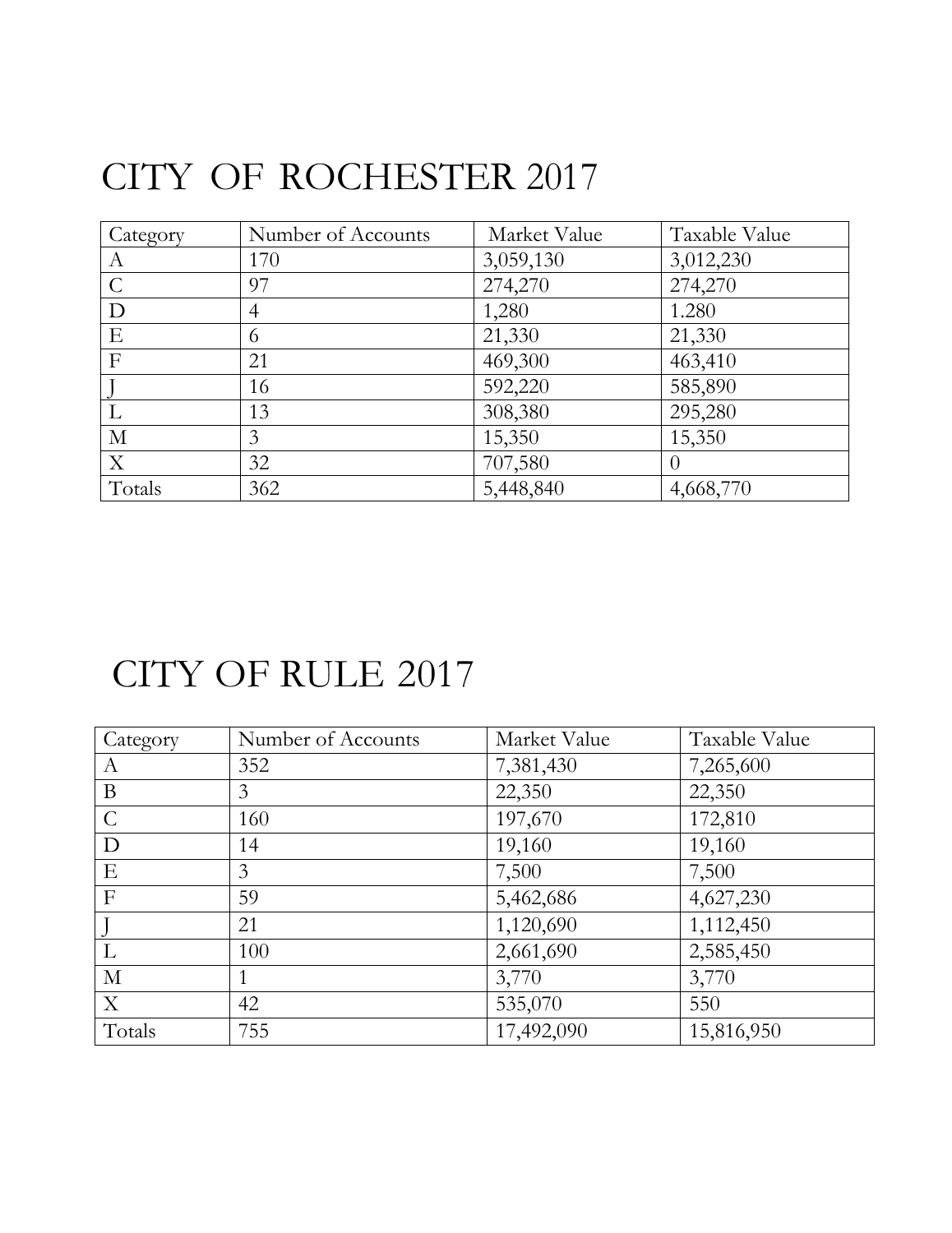| Category      | Number of Accounts | Market Value | Taxable Value |
|---------------|--------------------|--------------|---------------|
| А             | 6                  | 175,930      | 175,250       |
| $\mathcal{C}$ | 14                 | 174,740      | 174,740       |
| D             | $\sigma$           | 2,130        | 2,130         |
| E             | 11                 | 86,680       | 86,680        |
| F             | 23                 | 8,199,240    | 8,157,300     |
|               | 13                 | 414,460      | 141,460       |
| L             | 32                 | 4,631,290    | 4,631,290     |
| X             | 14                 | 239,730      | 3,890         |
| Totals        | 119                | 13,651,200   | 12,372,740    |

#### CITY OF STAMFORD 2017

#### CITYIFWEINERT 2017

| Category      | Number of Accounts | Market Value | Taxable Value |
|---------------|--------------------|--------------|---------------|
| А             | 96                 | 2,817,590    | 2,750,040     |
| $\mathcal{C}$ | 60                 | 86,460       | 78,860        |
| D             | 16                 | 9,320        | 9,320         |
| E             |                    | 500          | 500           |
| $\mathbf{F}$  | 8                  | 246,930      | 246,930       |
|               | 16                 | 344,660      | 341,710       |
|               | 13                 | 422,460      | 422,460       |
| X             | 21                 | 206,660      | $\theta$      |
| Totals        | 231                | 4,134,580    | 3,849,820     |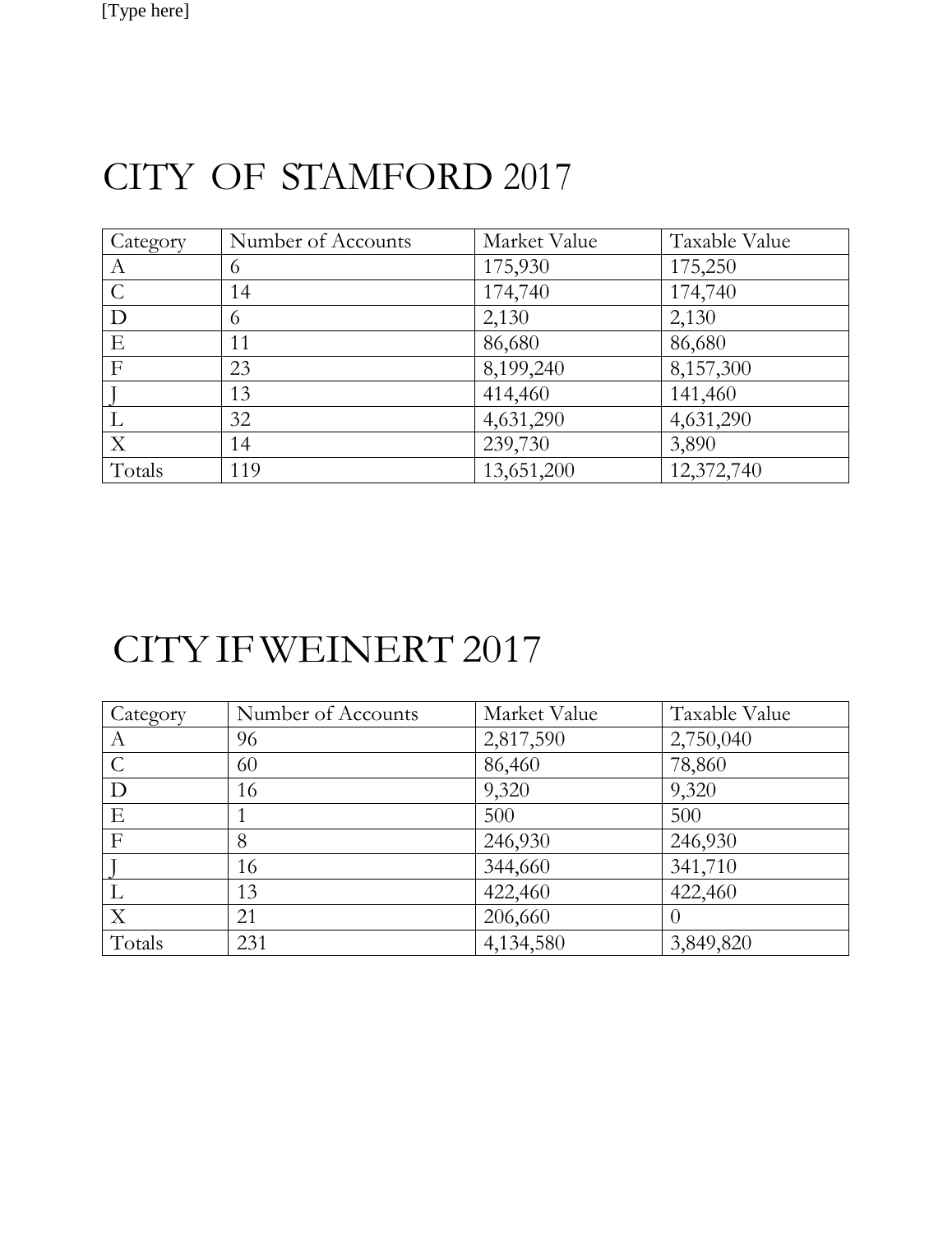# HASKELL COUNTY 2017

| Category         | Number of Accounts | Market Value | Taxable Value |
|------------------|--------------------|--------------|---------------|
| A                | 2,486              | 90,057,590   | 79,503,270    |
| B                | 11                 | 482,230      | 466,560       |
| $\mathcal{C}$    | 985                | 2,257,330    | 2,021,740     |
| D                | 4,329              | 61,900,650   | 61,610,080    |
| E                | 774                | 23,599,970   | 20,030,200    |
| $\boldsymbol{F}$ | 314                | 428,017,300  | 26,957,420    |
| G                | 2,153              | 22,495,720   | 22,495,720    |
|                  | 323                | 146,536,320  | 145,536,770   |
| L                | 592                | 32,297,310   | 31,213,095    |
| М                | 214                | 3,072,180    | 2,652,230     |
| $\overline{X}$   | 1,469              | 13,733,860   | 4,440         |
| Totals           | 13,650             | 824,494,460  | 329,491,525   |

#### FARM TO MARKET 2017

| Category      | Number of Accounts | Market Value  | Taxable Value |
|---------------|--------------------|---------------|---------------|
| А             | 2,486              | 90,057,590    | 77,710,390    |
| B             | 11                 | 482,230       | 463,560       |
| $\mathcal{C}$ | 985                | 2,257,330     | 2,021,740     |
| D             | 4,329              | 61,900,650    | 61,610,080    |
| E             | 774                | 23,596,970    | 19,793,200    |
| F             | 311                | 206, 613, 540 | 196,683,420   |
| G             | 2,153              | 22,495,720    | 22,495,720    |
|               | 321                | 146,583,190   | 145,536,640   |
| L             | 589                | 32,246,020    | 21,213,095    |
| М             | 214                | 3,072,180     | 2,604,230     |
| X             | 1,469              | 13,733,860    | 4,440         |
| Totals        | 13,642             | 603,039,280   | 560,136,515   |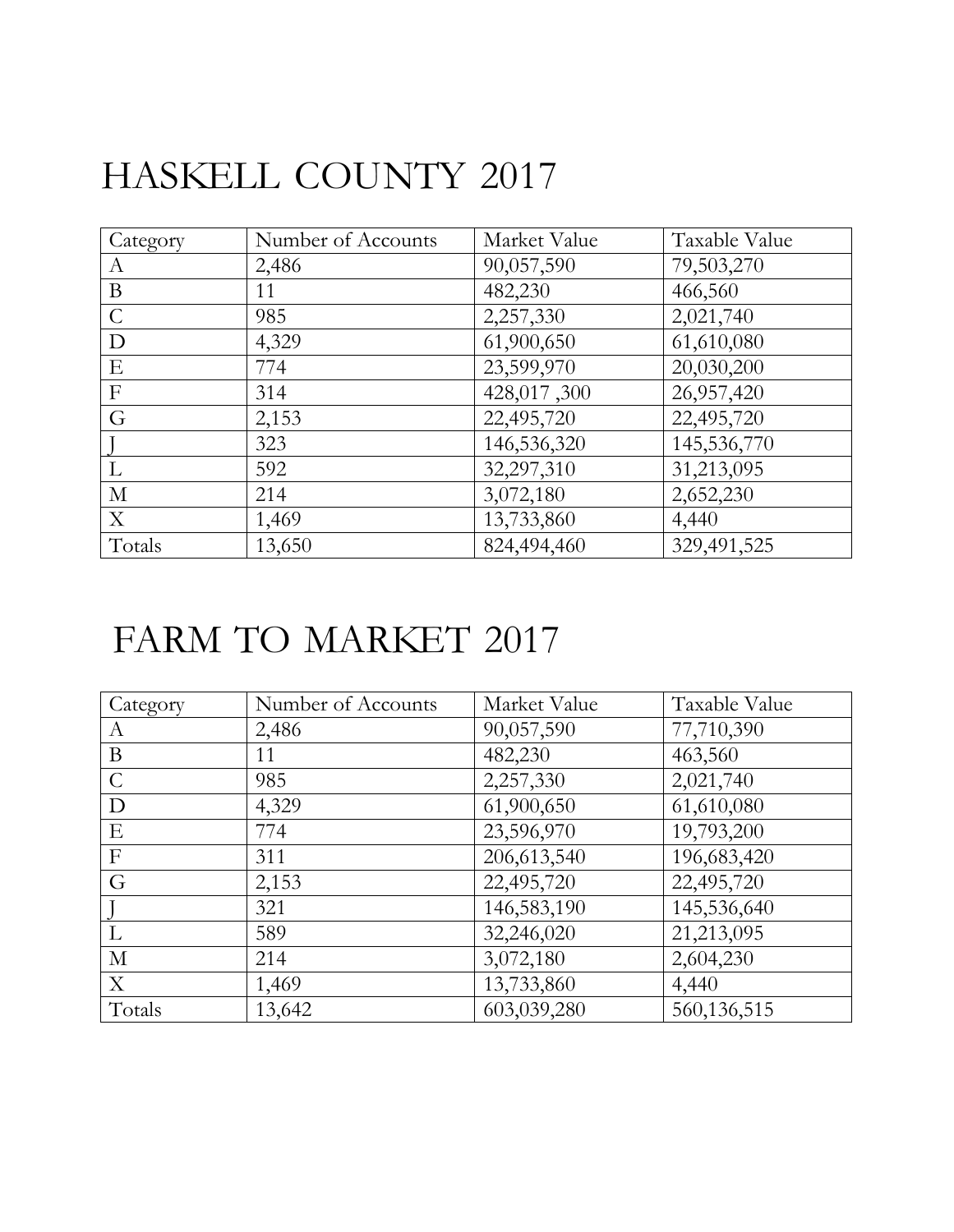# COUNTY PRECINCT RD 2017

| Category      | Number of Accounts | Market Value | Taxable Value |
|---------------|--------------------|--------------|---------------|
| A             | 2,486              | 90,057,590   | 79,503,270    |
| B             | 11                 | 482,230      | 466,560       |
| $\mathcal{C}$ | 985                | 2,257,330    | 2,021,740     |
| D             | 4,329              | 61,900,650   | 61,610,080    |
| E             | 774                | 23,599,970   | 20,030,200    |
| $\mathbf{F}$  | 314                | 428,017,300  | 26,957,420    |
| G             | 2,153              | 22,495,720   | 22,495,720    |
|               | 323                | 146,536,320  | 145,536,770   |
| L             | 592                | 32,297,310   | 31,213,095    |
| $\mathbf{M}$  | 214                | 3,072,180    | 2,652,230     |
| $\mathbf X$   | 1,469              | 13,733,860   | 4,440         |
| Totals        | 13,650             | 824,494,460  | 392,491,525   |

## HASKELL HOSPITAL DIST 2017

| Category       | Number of Accounts | Market Value | Taxable Value |
|----------------|--------------------|--------------|---------------|
| А              | 2,472              | 89,631,690   | 85,996,900    |
| B              | 11                 | 482,230      | 476,040       |
| $\mathsf{C}$   | 965                | 2,208,180    | 1,972,590     |
| D              | 4,188              | 59,664,440   | 59,373,870    |
| E              | 736                | 23,149,600   | 20,907,850    |
| $\overline{F}$ | 296                | 425,079,690  | 24,061,750    |
| G              | 2,123              | 21,751,860   | 21,751,860    |
|                | 302                | 146,229,070  | 145,182,520   |
| L              | 562                | 27,640,020   | 26,555,805    |
| $\mathbf{M}$   | 213                | 3,020,440    | 2,837,770     |
| $\mathbf X$    | 1,455              | 13,481,540   | 550           |
| Totals         | 13,323             | 812,338,760  | 389,117,505   |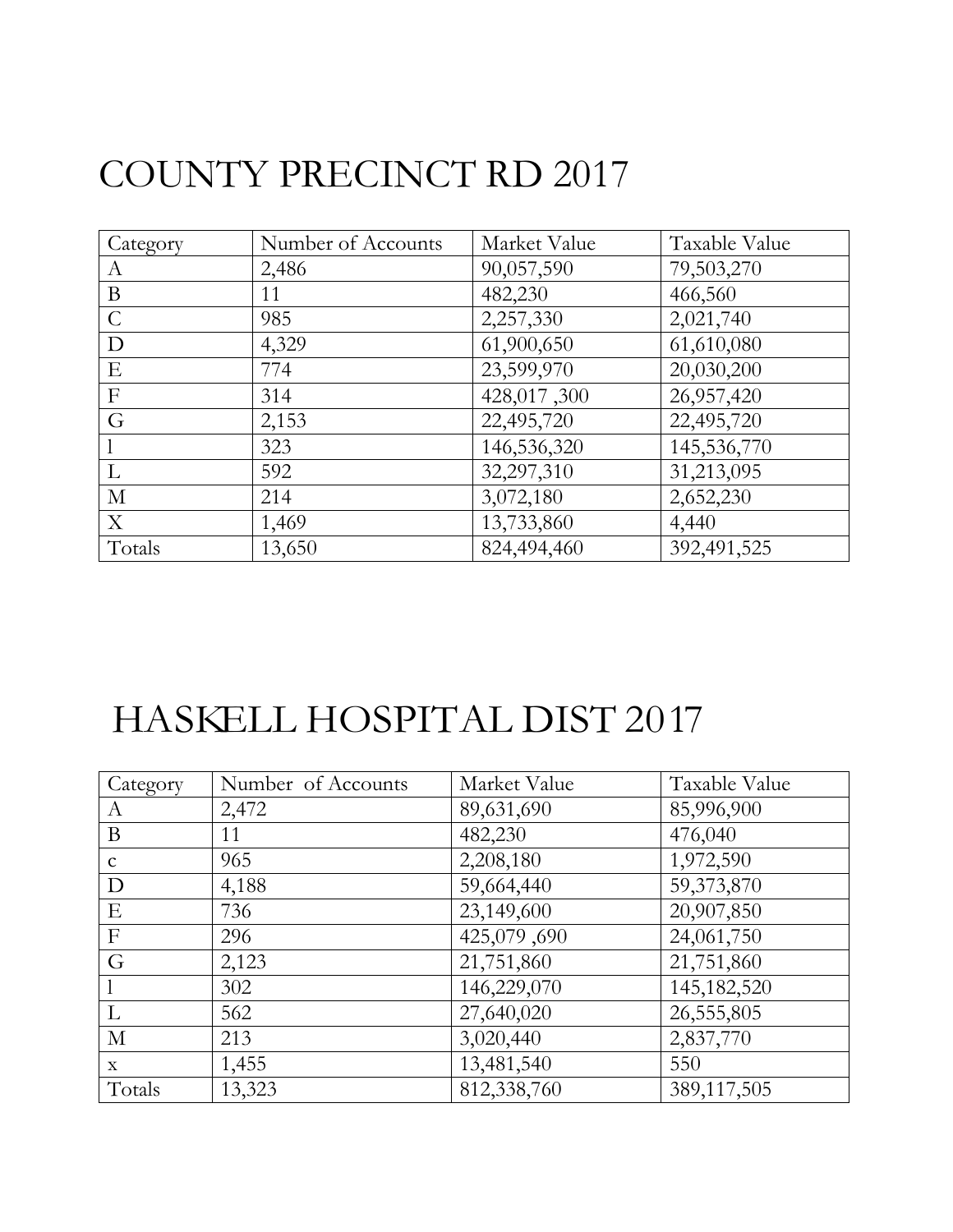# STAMFORD HOSPTIAL DIST 2017

| Category         | Number of Accounts | Market Value | Taxable Value |
|------------------|--------------------|--------------|---------------|
| $\boldsymbol{A}$ | 14                 | 425,900      | 425,220       |
| $\mathcal{C}$    | 20                 | 49,150       | 49,150        |
| D                | 141                | 2,236,210    | 2,236,210     |
| E                | 38                 | 447,370      | 438,790       |
| $\boldsymbol{F}$ | 18                 | 2,937,610    | 2,895,670     |
| G                | 30                 | 743,860      | 743,860       |
|                  | 16                 | 353,770      | 353,770       |
|                  | 27                 | 4,656,280    | 4,656,280     |
| $\mathbf M$      |                    | 51,740       | 51,740        |
| X                | 22                 | 253,810      | 3,890         |
| Totals           | 327                | 12,155,700   | 11,854,580    |

# HASKELL CISD 2017

| Category                  | Number of Accounts | Market Value | Taxable Value           |
|---------------------------|--------------------|--------------|-------------------------|
| A                         | 1,659              | 72,960,340   | 47,031,380              |
| B                         | 8                  | 459,880      | 429,230<br>$\mathbb{L}$ |
| $\mathcal{C}$             | 563                | 1,537,390    | 1,326,660               |
| D                         | 2,228              | 31,672,120   | 31,392,530              |
| E                         | 328                | 13,040,130   | 9,419,410               |
| $\boldsymbol{F}$          | 205                | 21,402,830   | 192,371,100             |
| G                         | 1,266              | 12,258,400   | 12,258,400              |
|                           | 141                | 19,705,210   | 18,672,400              |
| L                         | 331                | 15,266,940   | 14,310,255              |
| $\mathbf M$               | 24                 | 659,250      | 307,560                 |
| $\boldsymbol{\mathrm{X}}$ | 900                | 7,445,060    | $\theta$                |
| Totals                    | 7,653              | 376,407,700  | 327,518,925             |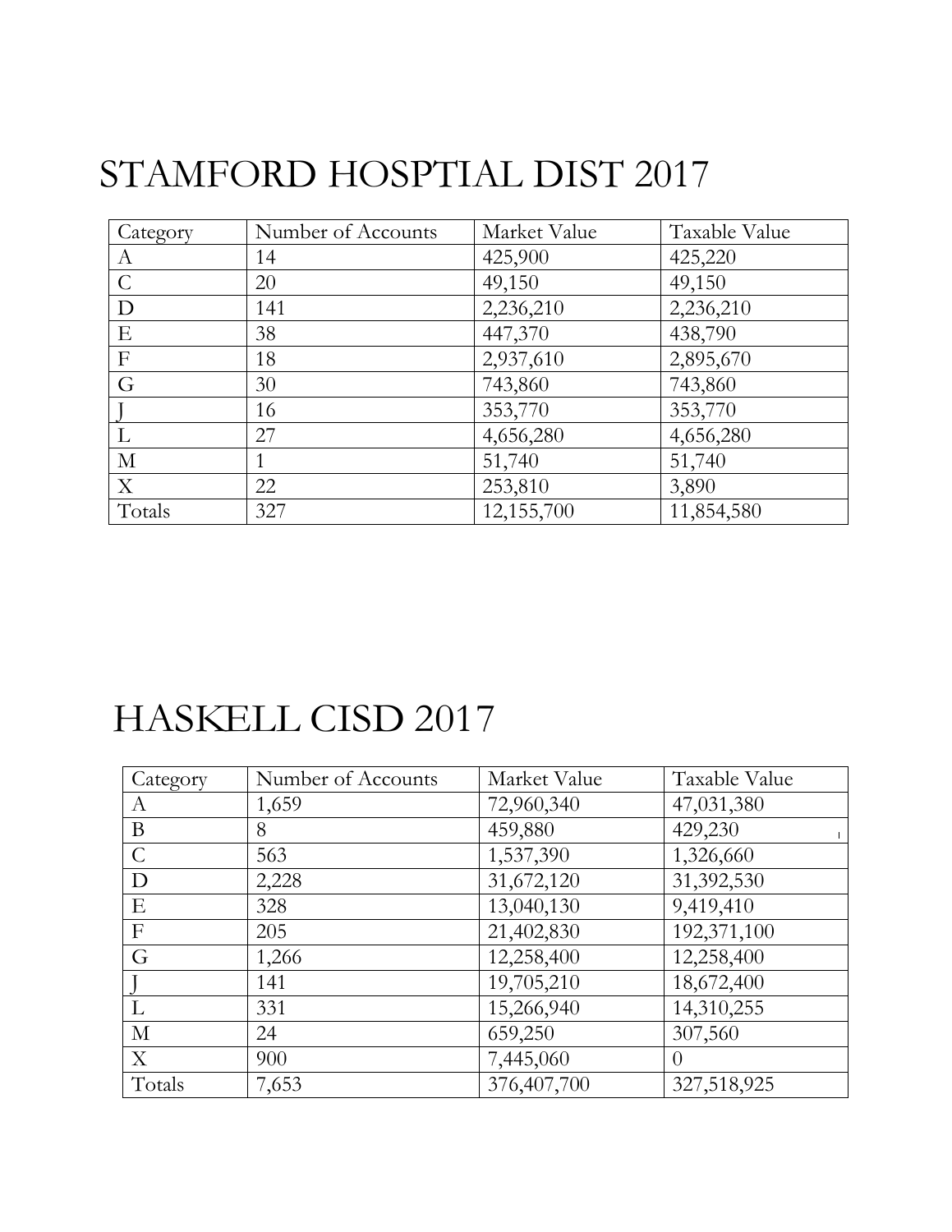# KNOX C I T Y -O'BRIEN CISD 2017

| Category      | Number of Accounts | Market Value | Taxable Value |
|---------------|--------------------|--------------|---------------|
| $\mathbf{A}$  | 82                 | 1,699,570    | 1,009,640     |
| $\mathcal{C}$ | 92                 | 84,800       | 84,800        |
| D             | 326                | 6,396,410    | 6,396,410     |
| E             | 54                 | 798,070      | 507,150       |
| $\mathbf F$   | 12                 | 218,940      | 200,940       |
| G             | 183                | 4,886,360    | 4,886,360     |
|               | 35                 | 2,608,790    | 2,608,790     |
| L             | 18                 | 1,461,090    | 1,461,090     |
| $\mathbf{M}$  | 3                  | 102,600      | 102,600       |
| X             | 129                | 2,805,670    | $\theta$      |
| Totals        | 934                | 21,062,300   | 17,257,780    |

## MUNDAY CISD 2017

| Category | Number of Accounts | Market Value | Taxable Value |
|----------|--------------------|--------------|---------------|
|          | 64                 | 1,010,570    | 1,010,570     |
|          |                    | 58,820       | 23,820        |
|          |                    | 42,397,260   | 42,397,260    |
|          | 8                  | 1,089,690    | 1,089,690     |
| Totals   | 74                 | 44,556,340   | 44,521,340    |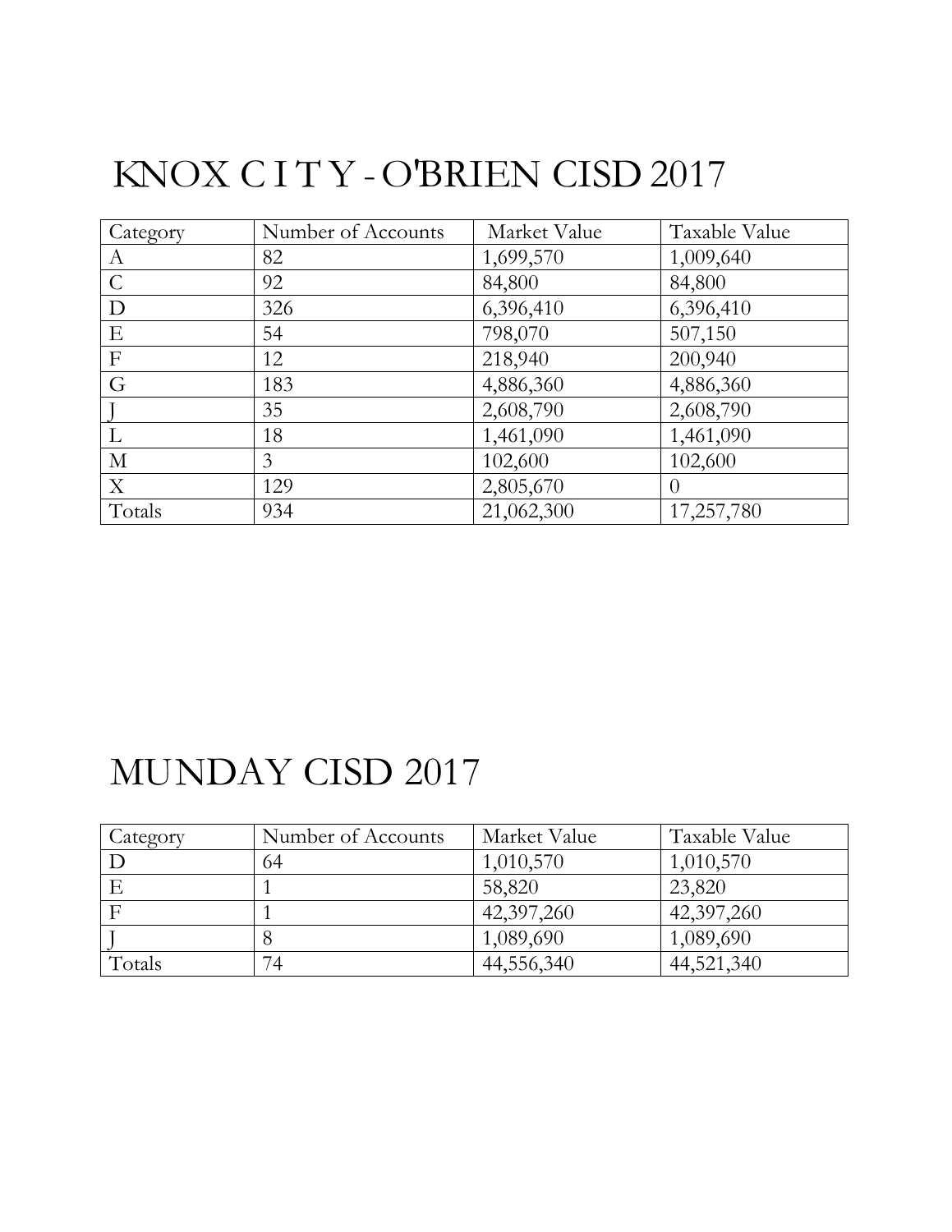# PAINT CREEKISD 2017

| Category      | Number of Accounts | Market Value | Taxable Value |
|---------------|--------------------|--------------|---------------|
| А.            | 310                | 4,792,880    | 3,507,480     |
| $\mathcal{C}$ | 66                 | 343,630      | 343,630       |
| D             | 750                | 10,632,130   | 10,622,340    |
| E             | 172                | 4,758,890    | 3,285,790     |
| F             | 15                 | 175,516,360  | 175,516,360   |
| G             | 329                | 1,280,920    | 1,280,920     |
|               | 50                 | 117,275,630  | 117,272,630   |
| L             | 74                 | 4,914,140    | 4,914,140     |
| М             | 181                | 2,103,570    | 1,630,880     |
| X             | 272                | 2,166,730    | $\theta$      |
| Totals        | 2,219              | 323,784,880  | 318, 374, 170 |

#### RULE ISD 2017

| Category                  | Number of Accounts | Market Value | Taxable Value |
|---------------------------|--------------------|--------------|---------------|
| $\boldsymbol{A}$          | 421                | 10,178,900   | 4,463,310     |
| B                         | 3                  | 22,350       | 12,870        |
| $\mathcal{C}$             | 244                | 242,360      | 217,500       |
| D                         | 820                | 9,953,060    | 9,952,020     |
| E                         | 181                | 4,493,690    | 4,493,690     |
| $\boldsymbol{\mathrm{F}}$ | 63                 | 5,544,300    | 5,544,300     |
| G                         | 315                | 3,311,570    | 3,311,570     |
|                           | 63                 | 5,548,940    | 5,538,200     |
| L                         | 127                | 5,995,510    | 5,919,270     |
| $\mathbf{M}$              | 5                  | 155,020      | 86,240        |
| $\mathbf{X}$              | 202                | 1,073,080    | 550           |
| Totals                    | 2,444              | 46,518,780   | 36,237,990    |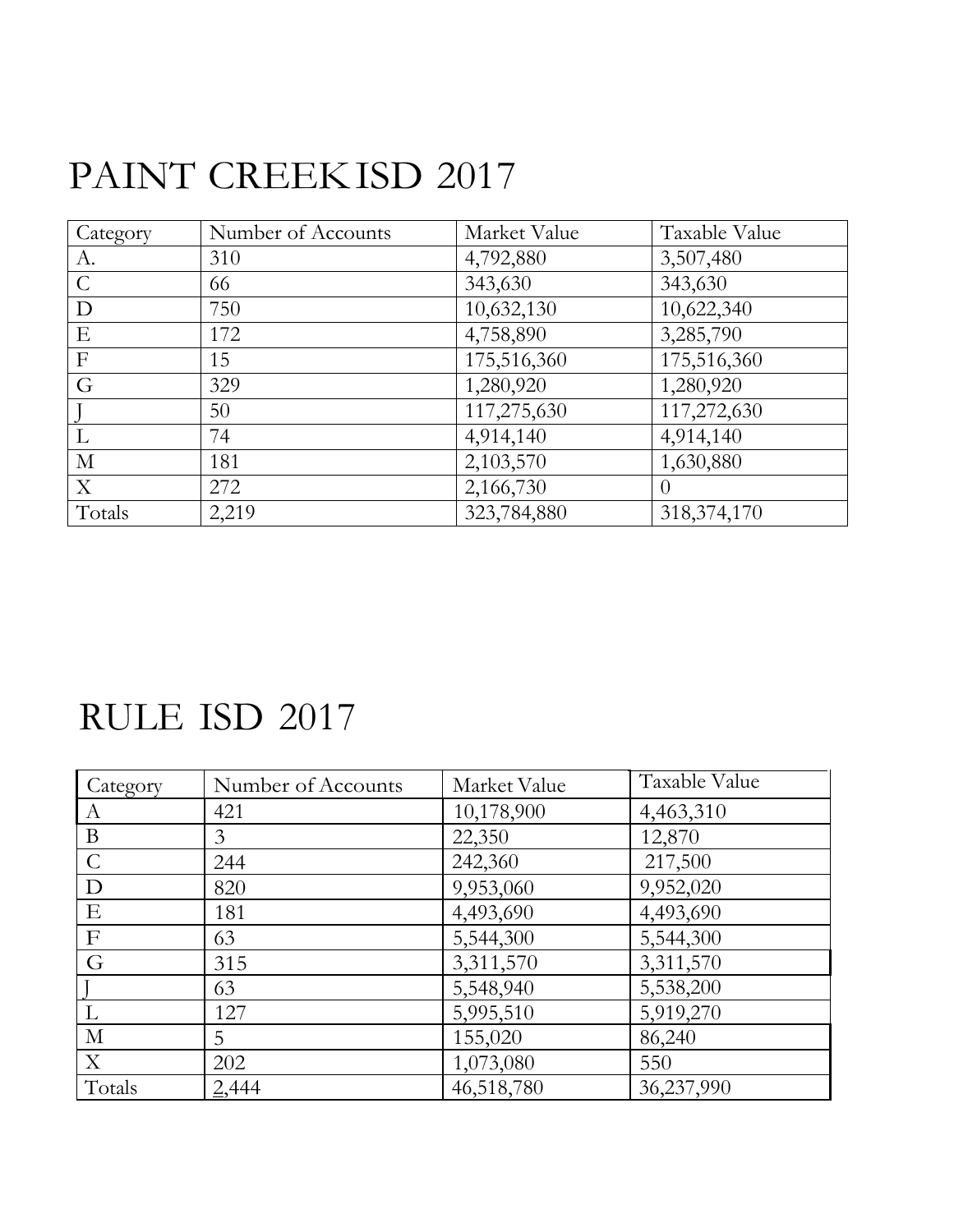### STAMFORD ISD 2017

| Category      | Number of Accounts | Market Value | Taxable Value |
|---------------|--------------------|--------------|---------------|
| A             | 14                 | 425,900      | 366,440       |
| $\mathcal{C}$ | 20                 | 49,150       | 49,150        |
| D             | 141                | 2,236,210    | 2,236,210     |
| E             | 38                 | 447,370      | 335,190       |
| $\mathbf F$   | 18                 | 2,937,610    | 2,870,670     |
| G             | 30                 | 743,860      | 743,860       |
|               | 16                 | 353,770      | 353,770       |
| L             | 27                 | 4,656,280    | 4,656,280     |
| $\mathbf{M}$  |                    | 51,740       | 26,740        |
| X             | 22                 | 253,810      | 3,890         |
| Totals        | 327                | 12,155,700   | 11,642,200    |

# NORTH CENT WATER AUTH 2017

| Category       | Number of Accounts | Market Value | Taxable Value |
|----------------|--------------------|--------------|---------------|
| A              | 1,276              | 57,195,330   | 55,383,490    |
| B              | 8                  | 459,880      | 453,690       |
| $\mathcal{C}$  | 387                | 859,620      | 656,490       |
| D              | 119                | 439,560      | 258,040       |
| Ε              | 19                 | 1,780,000    | 1,758,150     |
| $\overline{F}$ | 152                | 18,942,250   | 9,916,680     |
|                | 38                 | 48,84,990    | 4,853,970     |
| L              | 204                | 9,626,280    | 9,024,535     |
| М              | 14                 | 304,980      | 304,980       |
| X              | 251                | 5,458,920    | $\Omega$      |
| Totals         | 2,468              | 99,951,810   | 82,610,025    |